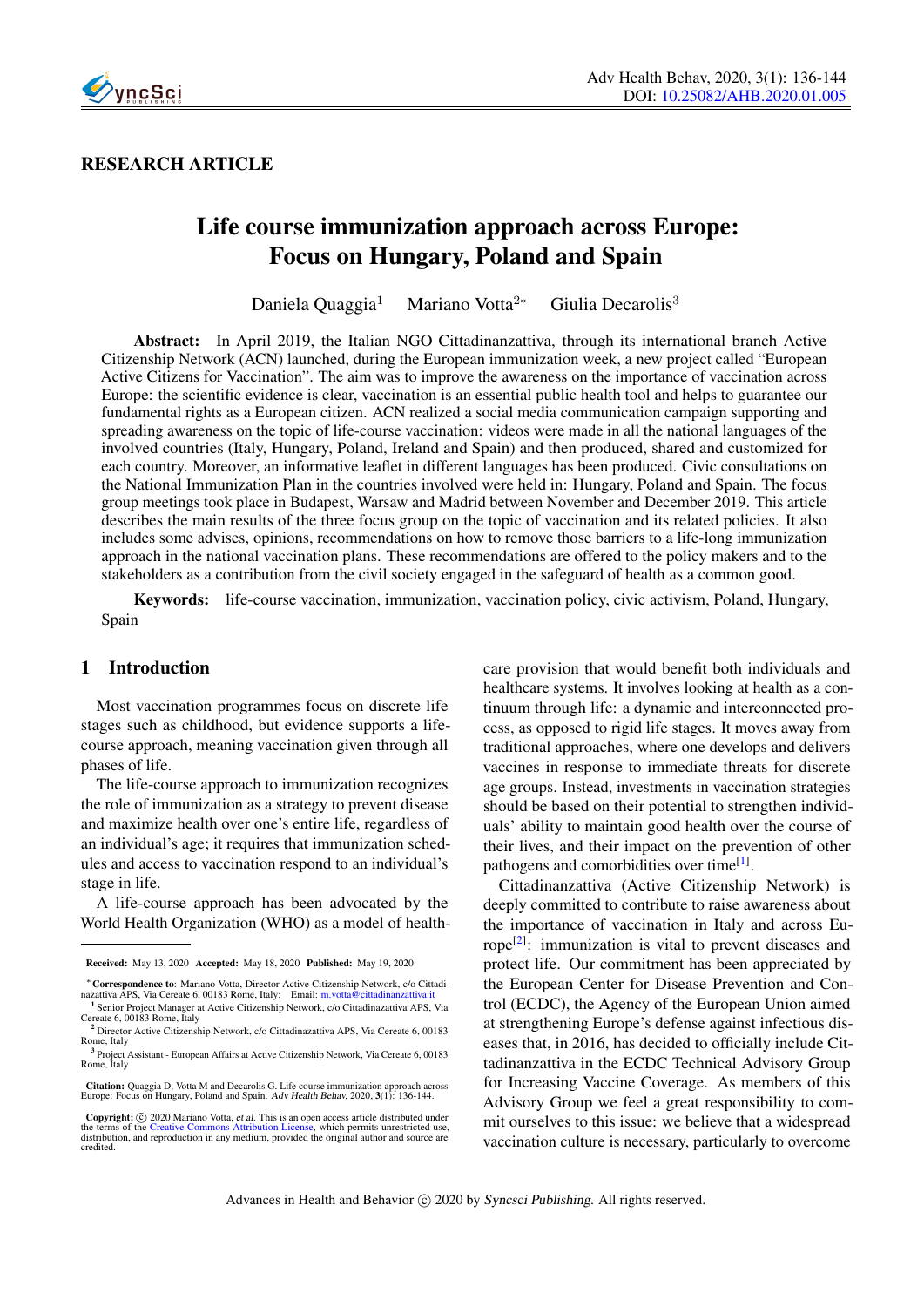the idea that we only get vaccinated when we are young and, instead, to shift to a common knowledge linked to a life-course vaccination approach which prevents a series of diseases even during adulthood.

In April 2019, ACN launched, during the European immunization week, a new project called "European Ac-tive Citizens for Vaccination"<sup>[\[3\]](#page-8-1)</sup>. The aim was to improve the awareness on the importance of vaccination across Europe: the scientific evidence is clear, vaccination is an essential public health tool and helps to guarantee our fundamental rights as a European citizen.

#### 2 Materials and methods

For the success of the project, ACN established and managed a "Steering Committee" composed of professionals, experts, and representatives of civic and patients' associations to define the messages of the social media communication campaign and the main contents of the civic evaluation. The meeting of the Steering Committee of the project was realized in Brussels at the beginning of July 2019. The members were listed in [Table 1.](#page-1-0)

During the implementation of the project, ACN, realized a social media campaign and a civic consultations.

#### 2.1 Social media campaign

It was realized a social media communication campaign (on Facebook, Twitter and Instagram) throughout a Video that supports and spreads this core message: "Together, as active and aware citizens, we can protect ourselves, become the champion of your future!", sending a unified, clear and strong message on the importance of vaccination directly from citizens to citizens. Videos were made in all the national languages of the involved countries (Italy, Hungary, Poland, Ireland and Spain) and then produced, shared and customized for each country. Moreover, an informative leaflet in different languages has been produced<sup>[\[4\]](#page-8-2)</sup>. [\(Figure 1](#page-2-0) and Figure 2)

#### 2.2 Civic evaluation

A civic evaluation of the national immunization plans has been done throughout the realization of three focus groups (in Spain, Hungary and Poland) on the specific theme of the life-course immunization approach: thanks to the work and cooperation of our constituency of national citizens' organizations, we brought together around the table leaders of civic and patients association, healthcare professionals, policymakers and other stakeholders involved in each country in the administration of vaccines. The aims were to find together proposals and gather impressions, suggestions, advices and provide institutional and health care stakeholders with: the strengths/weaknesses of national policies and plans about their approach to life-course immunization approach; the common elements or specificities that affect a greater or lower success of this approach. The first countries involved were Hungary, Poland, Spain with the respective associations: Vedem Civilian for Vaccination<sup>[\[5\]](#page-8-3)</sup>, Insti-tute of Patients' Rights and Health Education<sup>[\[6\]](#page-8-4)</sup>, Foro Espaol de Pacientes<sup>[\[7\]](#page-8-5)</sup> and the Asociacin Espaola contra la Meningitis<sup>[\[8\]](#page-8-6)</sup>. (Figure 3)

ACN worked on the creation of a questionnaire (with both closed and open questions) on the specific theme of life-course immunization approach in the national immunization plan that was handed out to each participant in order to be used as a base of discussion during the focus group.

Different people were involved, such as: leaders of civic and patient's associations, healthcare professionals, policymakers and other stakeholders implicated in the administration of vaccines. Each focus group was led by a moderator and lasted between one and a half to three hours, depending on the number of participants. The discussions were recorded in order to be better summarized. Each participant was given two sheets with the written questions that the moderator had to ask during the discussion so that they could always see them and write down their answers in a completely anonymous way. During the debate they were given post-its of different colours to indicate their answer to the questions in a poster in the middle of the table, from which the moderator got inspiration to guide the next discussion.

The questions were divided into two blocks, A and B:

Table 1 The members of the Steering Committee that established and managed by ACN

<span id="page-1-0"></span>

| Name                                                                  | Affiliation                                                                                                                                    |
|-----------------------------------------------------------------------|------------------------------------------------------------------------------------------------------------------------------------------------|
| George Griffin                                                        | Federation of European Academies of Medicine (FEAM)                                                                                            |
| Professor Alberto Tozzi and Dr. Sara Ciampini                         | Epidemiologist and Chief Innovation Officer, Bambino Ges Childrens Hospital, Italy. Leader of<br>the Vaccine Safety Net Web Analytics project. |
| Elena Moya                                                            | Confederation of Meningitis Organizations (CoMO)                                                                                               |
| Dafne Holt and Malcom Taylor                                          | Coalition for Life-course Immunization                                                                                                         |
| Silvia Romeo                                                          | Think Young                                                                                                                                    |
| Gary Finnegan (Moderator of the discussion and media partner)         | Vaccines Today                                                                                                                                 |
| Mariano Votta, Daniela Quaggia, Alessandro Cossu, Andrea<br>Falzarano | Cittadinanzatttiva Active Citizenship Network                                                                                                  |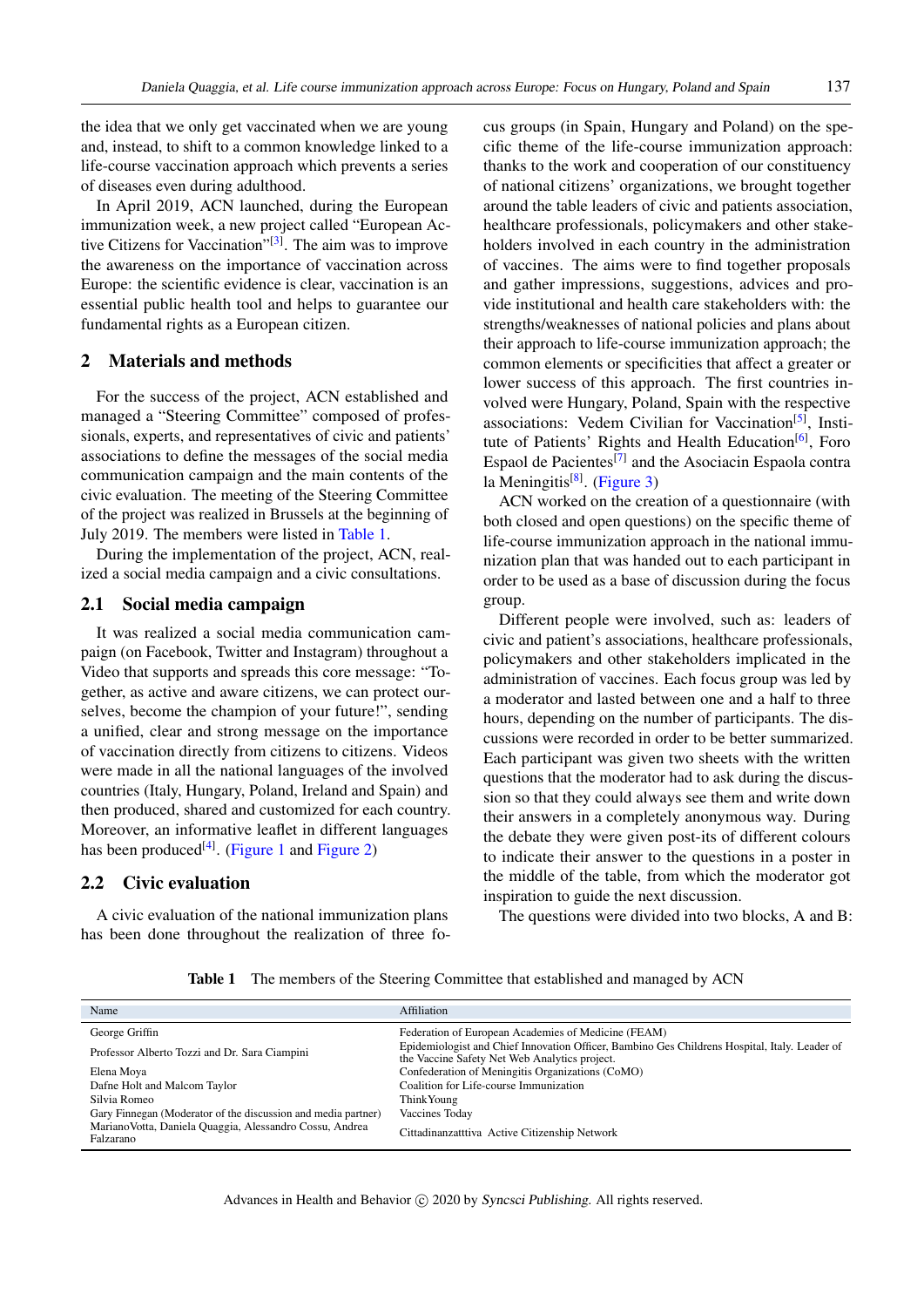in part A, the more general, all participants were asked to answer how they evaluated the awareness and support for life-course immunization approach in their Country, among different subjects, and how much vaccination plan in their country is designed to help maximize the individuals' ability to protect themselves from infection over the course of their lives.

In part B, the questions regarded five key policy elements that characterize effective life-course immuniza-tion strategies (according to the IFPMA Report<sup>[\[9\]](#page-8-7)</sup>): Comprehensive immunization program that supports vaccine availability, Public demand for immunization, Engaged healthcare professionals, Multidisciplinary and crosssectoral coordination and Robust data informing policies and programs. (Figure 4)

#### 3 Results and discussion

The meetings took place in Budapest, Hungary; Warsaw, Poland and Madrid, Spain between November and December 2019. The main results of these consultations will be explained in the below paragraphs.

#### 3.1 Hungary

The Hungarian Focus Group took place in Budapest, on 9th of December 2019. The meeting was organized by

<span id="page-2-1"></span>Table 2 The participants of the Hungarian Focus Group

| Name                    | Affiliation                                                                                                                                      |
|-------------------------|--------------------------------------------------------------------------------------------------------------------------------------------------|
| Máté Jankovics          | <b>VEDEM</b> Association                                                                                                                         |
| Dr. Istvánné Jankovics  | AMMY Ltd                                                                                                                                         |
| Zita Dobiné Jankovics   | <b>VÉDEM</b> Association                                                                                                                         |
| Hajnalka Rostásné Szabó | District nurse                                                                                                                                   |
| Erzsébet Trepinszki     | District nurse                                                                                                                                   |
| Dr. Agnes Hasitz        | Family doctor                                                                                                                                    |
| Krisztina H. Völgyes    | National Stroke League                                                                                                                           |
| Dr. Zsuzsa Jelenik      | Pediatrician, infectious diseases specialist,<br>Buda Health Center                                                                              |
| Dávid Kuti              | president, "VÉDEM" Association                                                                                                                   |
| Dr. Kálmán Bartha       | Vaccinologist                                                                                                                                    |
| Dr. István Jankovics    | Virologist                                                                                                                                       |
| Dr. Gábor Pogány        | National Patient Forum                                                                                                                           |
| Prof. Dr. Kristóf Nékám | President, Hungarian Allergy Association (he<br>was not present at the meeting. But he<br>completed the questionnaire and wrote<br>suggestions.) |
| Daniela Quaggia         | Active Citizenship Network                                                                                                                       |

Vedem - Civillian For Vaccination together with Active Citizenship Network. The participants were listed in [Table 2.](#page-2-1)

Most of the participants believe that the vaccination discipline in Hungary is excellent, with vaccination coverage of over 95% concerning childhood.

Positive elements that provides an opportunity to make the life-long vaccination system more efficient in Hungary emerged were:

<span id="page-2-0"></span>

Figure 1 A frame from each video realized [http://www.activecitizenship.net/patients-rights/projects/294-european-active](http://www.activecitizenship.net/patients-rights/projects/294-european-active-citizens-for-vaccination-2019.html)[citizens-for-vaccination-2019.html](http://www.activecitizenship.net/patients-rights/projects/294-european-active-citizens-for-vaccination-2019.html)

Advances in Health and Behavior (c) 2020 by Syncsci Publishing. All rights reserved.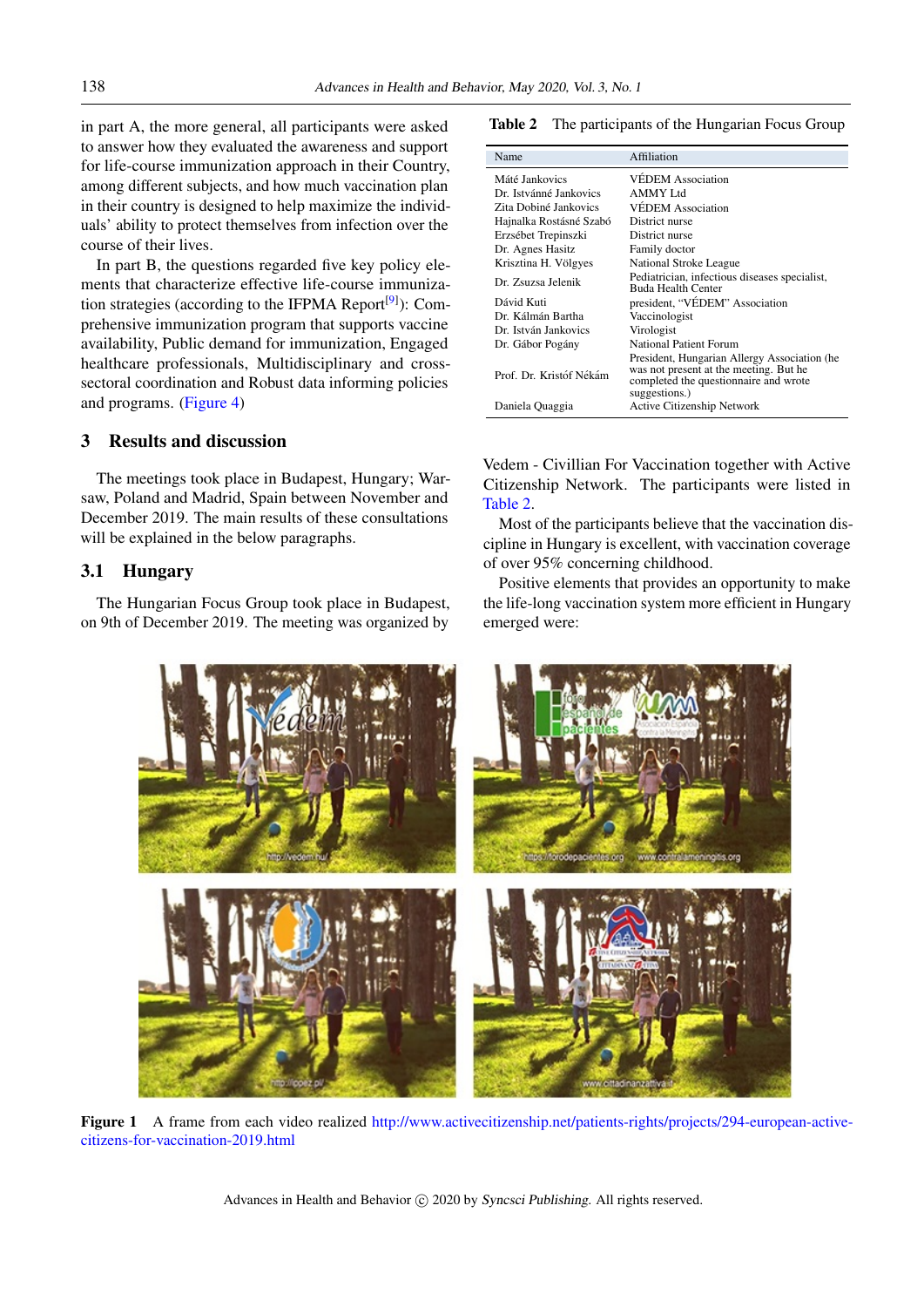

Figure 2 Hashtag of the campaign and the logos of the organization involved

(1) There is already a mandatory (free of charge) vaccine schedule for age 0-13 years old.

(2) Existence of a family-oriented social environment: the use of vaccines for families with children is considered important. Enough time and energy are spent to attend regular health counseling and children receive the right vaccinations at the right time.

(3) The professionalism and commitment of pediatricians, GPs and nurses in the use of vaccines are excellent.

(4) The organizations that protect the rights of chronic patients are actively involved in promoting the use of vaccines: there are many mandatory and recommended vaccines associated with chronic diseases such as diabetes, kidney disease and allergy.

However, some issues were raised too:

(1) There is a wide social layer who cannot afford the necessary vaccinations: mandatory vaccinations provided to children are free of charge, however, only few vaccines for adults (flu, rabies, tetanus) are financed by the government. In addition, the general 50% support rate has dropped in recent years, so the poorer people cannot fund their vaccinations.

(2) There is not enough clear information for citizens about the effects of the vaccines: the lack of appropriate information and positive campaign also hinders the widespread use of the vaccine. For example, influenza vaccination for chronic patients is free of charge, but only half of the amount that can be used is administered.

(3) Fake news is repeatedly spread, often supported by the media.

(4) The available non-official recommendation for adults in Hungary reaches only few. Patient rights organizations and non-governmental organizations must be involved in communicating them properly.

Some suggestions were offered:

(1) Make an official recommendation on adults vaccination that can be widely distributed. The professional







Figure 3 Glimpses of the focus groups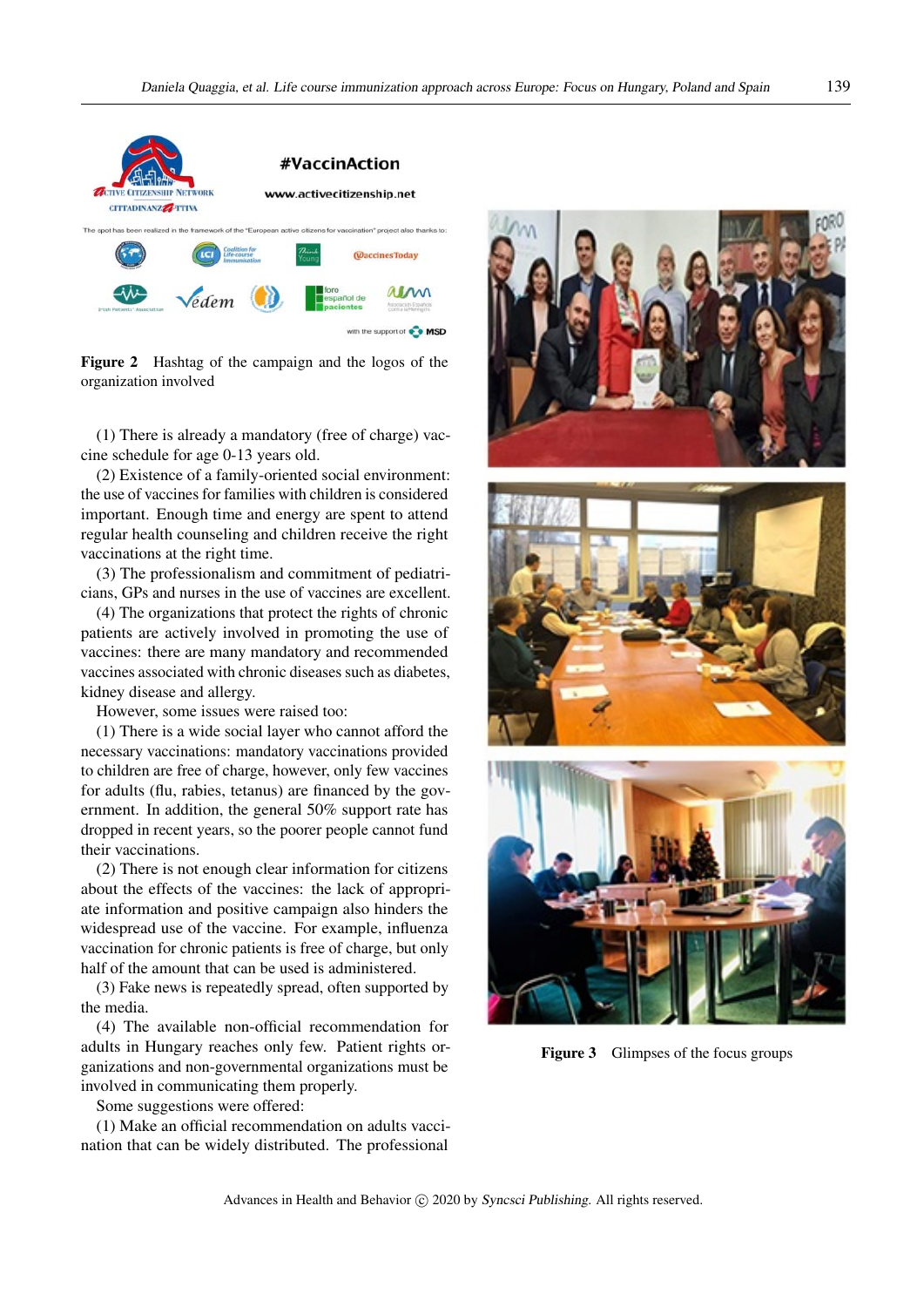



organizations should be made aware of the importance of lifelong vaccination, and they should help to formulate a new proposal by providing them with accurate information.

(2) Feasibility studies should be conducted based on the available data for the individual patients. Professional decision-makers should make recommendations in the light of these studies.

(3) To get national/international funding to finance this policy.

Finally the conclusions of the focus group were that there is a well-operating vaccination system for children, but there is not enough clear information for adult citizens about immunization, there should be more support for information campaigns that should also be organized by civic associations with strong support of healthcare professionals and politicians. The vaccine uptake monitoring data should be fully digitalized. The lifetime immunization approach should be integrated to the national education plan for elementary school students. The main problem in Hungary is financial based, it would be great to increase the funding of immunization.

#### 3.2 Poland

The Polish Focus group took place in Warsaw, in the National Aids Centre, on 12th December 2019. The meeting was organized by the Institute of Patients' Rights and Health Education together with Active Citizenship Network. The participants were listed in [Table 3.](#page-5-0)

The elements emerged from the debate showed that the vaccination system in Poland is generally evaluated as good, but not very good.

The advantages of the Polish system mentioned in the discussion, among others, were:

(1) The State budget covering expenses for vaccinations making them accessible independently of the patient's financial situation;

(2) Mandatory vaccination for children & immunization card (increasingly required in schools) which is stored at the general practitioner's office and used to monitor progress through the immunization schedule;

(3) Activities of some of the local governments, including information campaigns and financing of vaccinations that are not refunded (*e.g.* for children and seniors);

(4) The large and growing role of non-governmental organizations in promoting vaccination.

On the other hand, the challenges highlighted were:

(1) Vaccinations in Poland are mainly associated with the childhood period, there is no comprehensive life-long vaccinations information or programmes;

(2) Insufficient attention to vaccines for adults, including immunization against influenza, tetanus, tuberculosis, *etc*.; these are not given the same focus as vaccination of children, even though, especially in seniors, infectious diseases can be life-threatening;

(3) Too few vaccines are reimbursed: defining some vaccines as recommended (meaning not reimbursed) means that patients and their relatives often misinterpret them as less needed, and therefore to be omitted;

(4) Public media are not enough involved in the promotion of vaccinations;

In addition, considerations and advices about funds and economic incentives were made:

(1) Adopting an adequate resolution of the Council of Ministers, the National Program for Preventing Infectious Diseases, which would ensure a stable funding and expand the scope of free vaccinations.

(2) Changes in vaccines funding have been proposed. Now vaccinations are carried out as part of primary healthcare and physicians are remunerated with a capitalization rate, a specific amount for the entire year, independently of the number of services performed or the cost of medical exams. One action that could increase the vaccination rate, especially for adults, is to separate vaccinations funding from the service rendered.

(3) Provide incentives for employers to invest in employees who get vaccinated.

(4) Create a special fund, that has been discussed and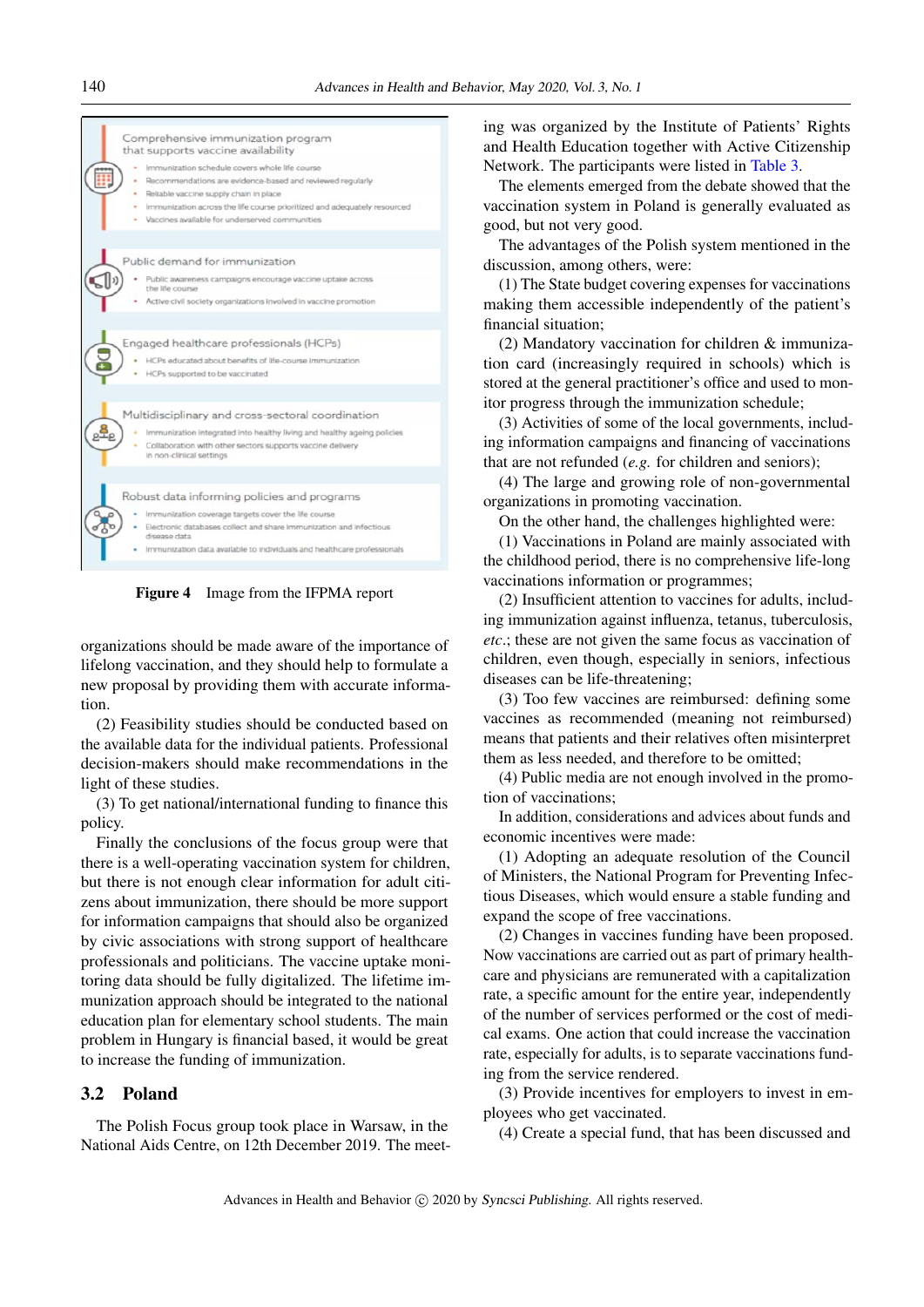<span id="page-5-0"></span>

| Name                           | Affiliation                                                                                                                 |
|--------------------------------|-----------------------------------------------------------------------------------------------------------------------------|
| Grzegorz Blażewicz             | Deputy Patient Ombudsman                                                                                                    |
| Dr Marek Posobkiewicz          | Chief Sanitary Inspector of the Ministry of the Interior and Administration, former Chief Sanitary Inspector of the country |
| Andrzej Kuczara                | President of Aby y Foundation                                                                                               |
| Beata Zawada                   | Pediatrician                                                                                                                |
| Jerzy Gryglewicz               | Lazarski University, Public Health expert                                                                                   |
| Igor Grzesiak                  | Institute for Patient Rights and Health Education (Fundacja Instytut Praw Pacjenta i Edukacji Zdrowotnej)                   |
| Marta Kulpa                    | Institute for Patient Rights and Health Education (Fundacja Instytut Praw Pacjenta i Edukacji Zdrowotnej)                   |
| Patrycja Rzucidlo-Zajac        | Institute for Patient Rights and Health Education (FundacjaInstytut Praw Pacjenta i Edukacji Zdrowotnej)                    |
| Aleksandra Kurowska (Chairman) | Medical journalist, editor-in-chief of the portal about the healthcare system                                               |
| Daniela Quaggia (observer)     | <b>Active Citizenship Network</b>                                                                                           |

Table 3 The participants of Polish Focus group

| Table 4<br>The participants of Spanish Focus Group |
|----------------------------------------------------|
|----------------------------------------------------|

<span id="page-5-1"></span>

| Name                         | Affiliation                                                                                                 |
|------------------------------|-------------------------------------------------------------------------------------------------------------|
| Elena Moya Pendería          | Vice-president of AEM                                                                                       |
| Dr. Jose Luis Baquero        | Director and scientific coordinator of FEP                                                                  |
| Dr. Pilar Campos Esteban     | General Directorate of Public Health of the MSCBS                                                           |
| Dr. Aurora Limia Sánchez     | General Directorate of Public Health of the MSCBS                                                           |
| Dr. Angel Gil de Miguel      | Royal Academy of Medicine and Professor of Preventive Medicine at the King Juan Carlos University of Madrid |
| Dr. Mariló Las Heras Carbajo | Ministry of Health of the Community of Madrid                                                               |
| Dr. Carlos Mateos            | director of ComSalud                                                                                        |
| Dr. Jesús Ruiz Contreras     | Preventive Medicine Service of the Doce de Octubre Hospital                                                 |
| Dr. Isabel Jimeno Sanz       | Madrid Health Service, SERMAS                                                                               |
| Inmaculada Cuesta Esteve     | National Vaccine and Nursing Association, ANENVAC                                                           |
| Santiago García Blanco       | Health Council of Cantabria                                                                                 |
| Alejandro Cremades           | <b>Community Nursing Association</b>                                                                        |
| David Cantarero              | Economy and Health, University of Cantabria                                                                 |
| Javier Moreno Alemán         | Legal expert in Health, LEXMOR                                                                              |
| Mariano Votta                | Active Citizenship Network                                                                                  |

announced a long time ago, to be used to finance assistance for people who had a vaccine adverse reaction (patients would benefit from this, and furthermore offering help and admitting that vaccine adverse reactions, though very rarely, but do occur could increase confidence in vaccines, combating conspiracy theories about them).

Finally, other options discussed were about development of vaccines that do not require injection (now available against rotaviruses and for children against influenza), as less anxious for people due to less invasiveness and therefore potentially feasible, for example, by the patients themselves. A wide campaign on vaccinations that involves celebrities, using social media was also suggested.

#### 3.3 Spain

The Spanish Focus Group took place in Madrid at the Royal Academy of Medicine, on the 26th November 2019. The meeting was organized by the Spanish Association against Meningitis (AEM) with the collaboration of the Spanish Patients' Forum (FEP) together with Active Citizenship Network. The participants were listed in [Table](#page-5-1) [4.](#page-5-1)

The elements emerged from the debate showed that the vaccination system in Spain is generally evaluated as good.

Positive elements emerged were:

Child vaccination is a success in the country with a coverage above 95%, thanks to the action of both government and health professionals.

Issues raised during the consultation were:

(1) From adolescence and into adulthood, vaccination rates are lower. In any case, both in childhood, adolescence and adulthood, there are possibilities for improvement.

(2) Inequality of the vaccination schedule in Spain in the different Autonomous Communities.

(3) Anti-vaccination movements spreading.

Suggestions made were:

(1) The importance of patient associations is underlined as a strong asset for improving adult vaccination.

(2) The use of emotional arguments through personal stories is also suggested.

Finally, it is widely felt that the vaccination plan in Spain is designed to help maximize people's ability to protect themselves from infection throughout their lives, with the immunization schedule being considered either well-developed or in development, in equal parts.

#### 4 Ethic statement

The authors have worked in full compliance with the Code of Conduct of Cittadinanzattiva APS<sup>[\[10\]](#page-8-8)</sup>.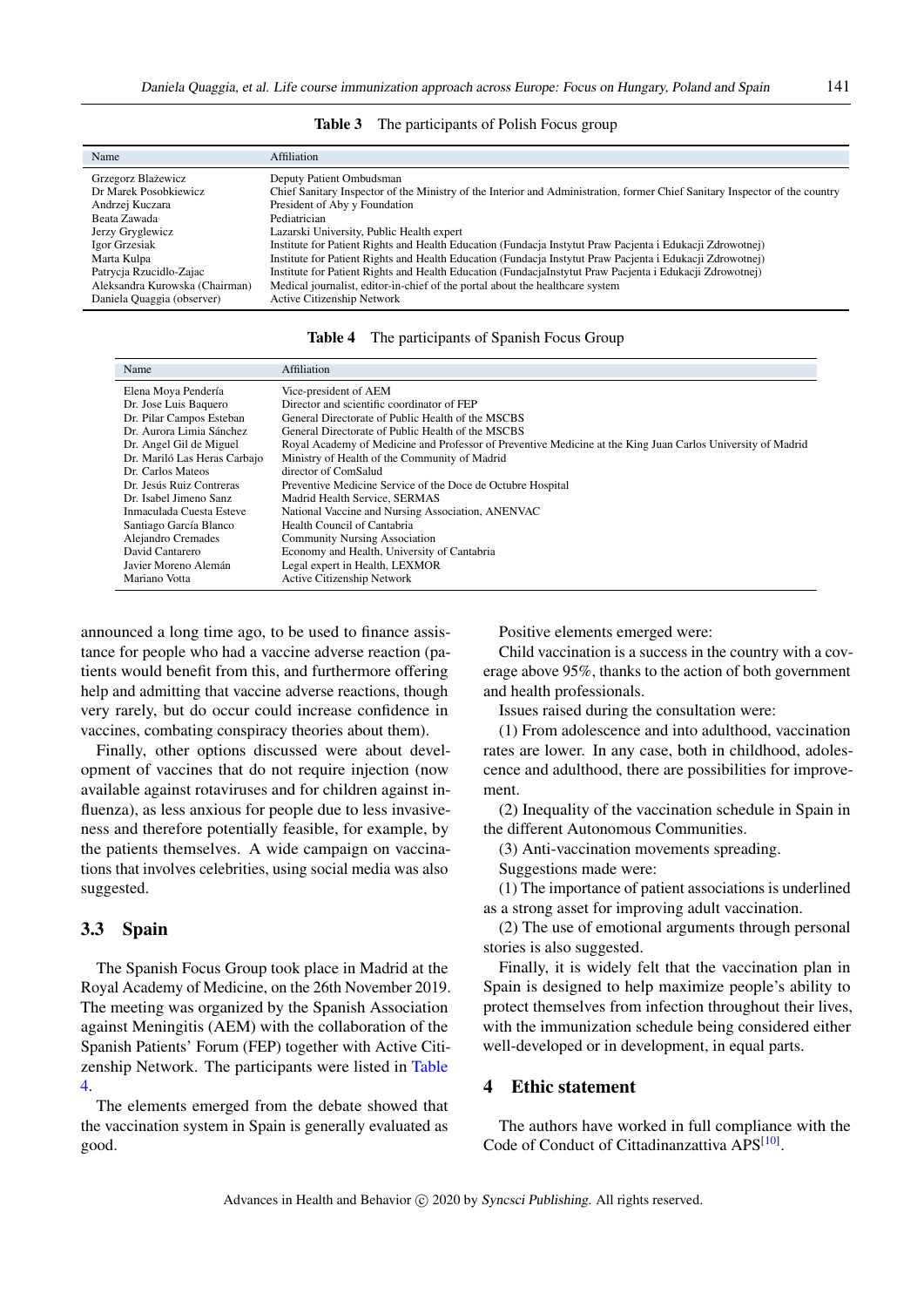<span id="page-6-0"></span>

| Advances in Health and Behavior, May 2020, Vol. 3, No. 1                                                                                               |                      |                                          |           |                                                              |  |  |  |  |  |
|--------------------------------------------------------------------------------------------------------------------------------------------------------|----------------------|------------------------------------------|-----------|--------------------------------------------------------------|--|--|--|--|--|
| The answers given to the questionnaires used during the focus group<br>Table 5                                                                         |                      |                                          |           |                                                              |  |  |  |  |  |
| <b>Questions</b>                                                                                                                                       |                      | General attitude<br>Spain Hungary Poland |           | <b>Overall Perception</b>                                    |  |  |  |  |  |
| A1. Perception of the awareness and support on life-course immunization approach among<br>citizens                                                     |                      | ×                                        | 冥         | Weakness                                                     |  |  |  |  |  |
| A2. Awareness and support among health professionals                                                                                                   |                      | 宋                                        |           | To be improved                                               |  |  |  |  |  |
| A3. Awareness and support among health authorities                                                                                                     |                      | 븟                                        |           | heterogeneous<br>situation                                   |  |  |  |  |  |
| A4. Policy maker's awareness and support                                                                                                               |                      | 宋                                        | 宋         | Weakness                                                     |  |  |  |  |  |
| A5. Awareness and support among civic and patients' associations                                                                                       |                      |                                          |           | Strenght for Spain<br>and Poland.<br>Weakness for<br>Hungary |  |  |  |  |  |
| B1. The vaccinations plan and its capacity to maximize the individuals' ability to protect<br>themselves from infection over the course of their lives |                      |                                          |           | Strenght                                                     |  |  |  |  |  |
| B2. Immunization schedule that covers whole life course                                                                                                | &                    |                                          |           | To be improved                                               |  |  |  |  |  |
| B3. Existence of recommendations in the national immunisation programme for patients<br>with specific chronic conditions                               |                      | 11                                       |           | Strenght                                                     |  |  |  |  |  |
| B4. Awareness campaigns encouraging vaccine uptake across the life course                                                                              |                      |                                          |           | To be improved                                               |  |  |  |  |  |
| B5. Involvement of Active Civil society organizations in vaccine promotion                                                                             |                      |                                          |           | To be improved                                               |  |  |  |  |  |
| B6. Health care professionals' education and training about benefits of immunization across<br>the life course                                         |                      | $\ddot{}$                                | $\cdot$ : | To be improved                                               |  |  |  |  |  |
| B7. Support activated to facilitate Health Care professionals to be vaccinated                                                                         |                      |                                          |           | To be improved                                               |  |  |  |  |  |
| B8. Immunization integrated into healthy ageing policies                                                                                               |                      |                                          |           | To be improved                                               |  |  |  |  |  |
| B9. Vaccine delivery in non-clinical settings                                                                                                          | &                    |                                          |           | Weakness                                                     |  |  |  |  |  |
| B10. Existence of a definition of coverage targets for vaccines in all groups across the life<br>course                                                | $\ddot{\phantom{a}}$ | $\dot{\phantom{a}}$                      |           | To be improved                                               |  |  |  |  |  |
| B11. Timely and accurate data on vaccine uptake                                                                                                        |                      |                                          |           | To be improved                                               |  |  |  |  |  |

#### Table 5 The answers given to the questionnaires used during the focus group

## 5 Results

We gathered all the answers given to the questionnaires used during the focus group in the chart below using emoticons to describe the general attitude of the majority of the participants towards the topics presented. In order to get an idea on how these topics are considered, we summarized the overall perception of each topic identifying strengths and weaknesses.

Important areas were confronted during these consultations, between them one was the perception of awareness and support of the approach to life-long immunization between the different stakeholders in the three countries involved. Among the other aspects investigated there were immunization schedules, the awareness campaigns, the involvement of different players and the access to vaccination *etc*. [\(Table 5\)](#page-6-0)

#### 5.1 Strengths

The first positive aspect that emerges in all three countries, indirectly linked to the application of an approach to immunization throughout life is the existence of recommendations, in the national immunization programs, for patients with specific chronic conditions.

Moreover, in Spain and Poland the awareness and the support to life course immunization among civic and patients associations is considered well developed. And these subjects should be better involved for a more effective development of this policy.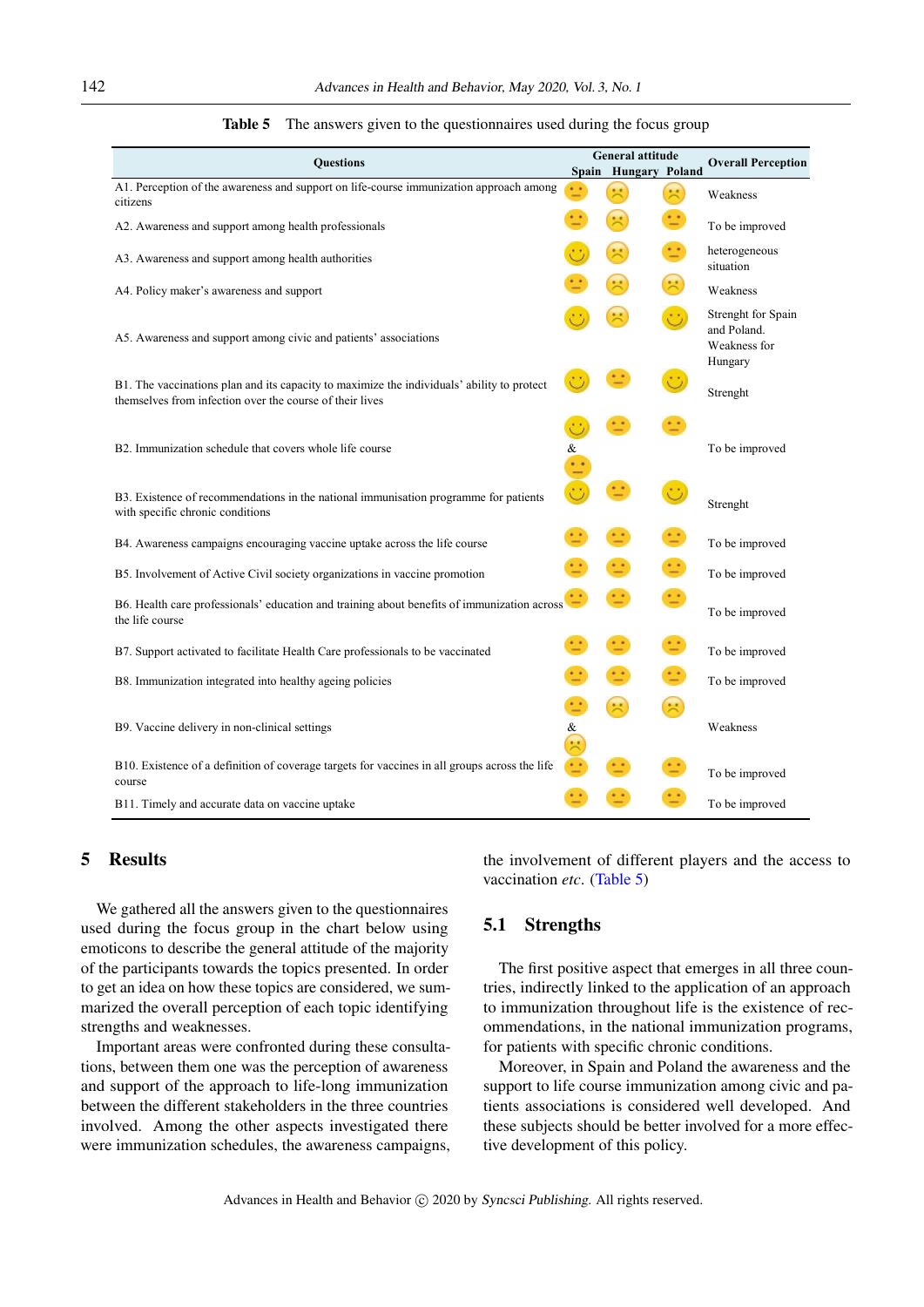#### 5.2 Weaknesses

One negative common aspect emerged in all the three countries is that policy maker's awareness and support on life-course immunization approach is considerate not enough appropriate and this is probably linked to the fact that also awareness and support among citizens is not considered enough developed.

Furthermore, vaccination between the general over aged population does not seem to be very common in all the three countries. Some elements hinder it such as the cost of immunization both for the governments and for the people and a not so good awareness on the topic. Additionally the increase of no vax campaigns do not help either.

Finally, vaccine delivery in non-clinical setting is not yet implemented.

#### 5.3 Recommendations

All countries believe that they have a well-thought-out vaccination plan but the main issue remains implementation in all ages and spreading awareness.

In addition, suggestions were made about cooperation with public media in order to help raise awareness towards long-life vaccination, also through a wide campaign involving celebrities.

They all believe immunization should be widely promoted as a healthy ageing policy.

Also, vaccine delivery in non-clinical settings and the use of an electronic database should be implemented.

Finally, many suggestions were made to find funds to guarantee free vaccines also for the over aged population.

In addition to the recommendations collected, the authors of this article, that have published it during the Covid pandemy, would like to underline the importance in this period of the vaccines delivery in non-clinical settings, especially in view of a possible overload of vaccine requests in the following months (in autumn for flu and pneumococcal vaccination campaign that probably will have an increase in demands especially in Italy as it has become mandatory for people aged over 65) regardless the discovery and commercialization of the COVID-19 vaccine.

#### 6 Conclusion

The experience and the main outputs of the researchproject suggest how relevant it is, in the field of vaccination, to promote awareness among people and improving the communication between institutions and citizens on the importance of a lifelong immunization. Even though child immunization is seen as well organized in all the countries interviewed, it is shown how vaccination in

adulthood is not very common. Furthermore, the project shows the importance of the role of awareness campaigns in the media and within the associations to prevent anti vaccination disinformation from spreading. The roles of institutions is essential in creating a policy that supports over aged in obtaining free/affordable and timely access to vaccines.

Active Citizenship Network, through this project, is committed to improve and increment awareness and spreading information about life course vaccinations and will continue to encourage the citizen involvement on the topic. About it, we are proud for having persuaded the European Institutions and relevant stakeholders in involving citizens organizations in the Coalition for Vaccination: EU Commission & Coalition members decided that non-HCPs' associations can be associated to the

Coalition during the last meeting held on March 9th 2020 and, of course, Active Citizenship Network has been immediately invited to join the Coalition. We are also proud to have brought this topic inside the European Parliament realizing in 2018, 2019 and 2020, within the framework of our MEPs Interest Group on "European Patients' Rights & Cross-Border Healthcare", threemulti stakeholders event on vaccination<sup>[\[11–](#page-8-9)[13\]](#page-8-10)</sup>. [\(Figure 5\)](#page-7-1)

<span id="page-7-1"></span>

Figure 5 Coalition for Vaccination Annual Meeting, Bruxelles, 9 March 2020

#### Conflict of interest and funding

The European Active Citizens for Vaccination 2019 has been realized thanks to the support of MSD.

#### References

<span id="page-7-0"></span>[1] [https://www.ifpma.org/wpcontent/uploads/2019/08/](https://www.ifpma.org/wpcontent/uploads/2019/08/IFPMA_HPP_Life_Course_Immunization_Full_Report.pdf) IFPMA HPP Life Course [Immunization](https://www.ifpma.org/wpcontent/uploads/2019/08/IFPMA_HPP_Life_Course_Immunization_Full_Report.pdf) Full Report.pdf